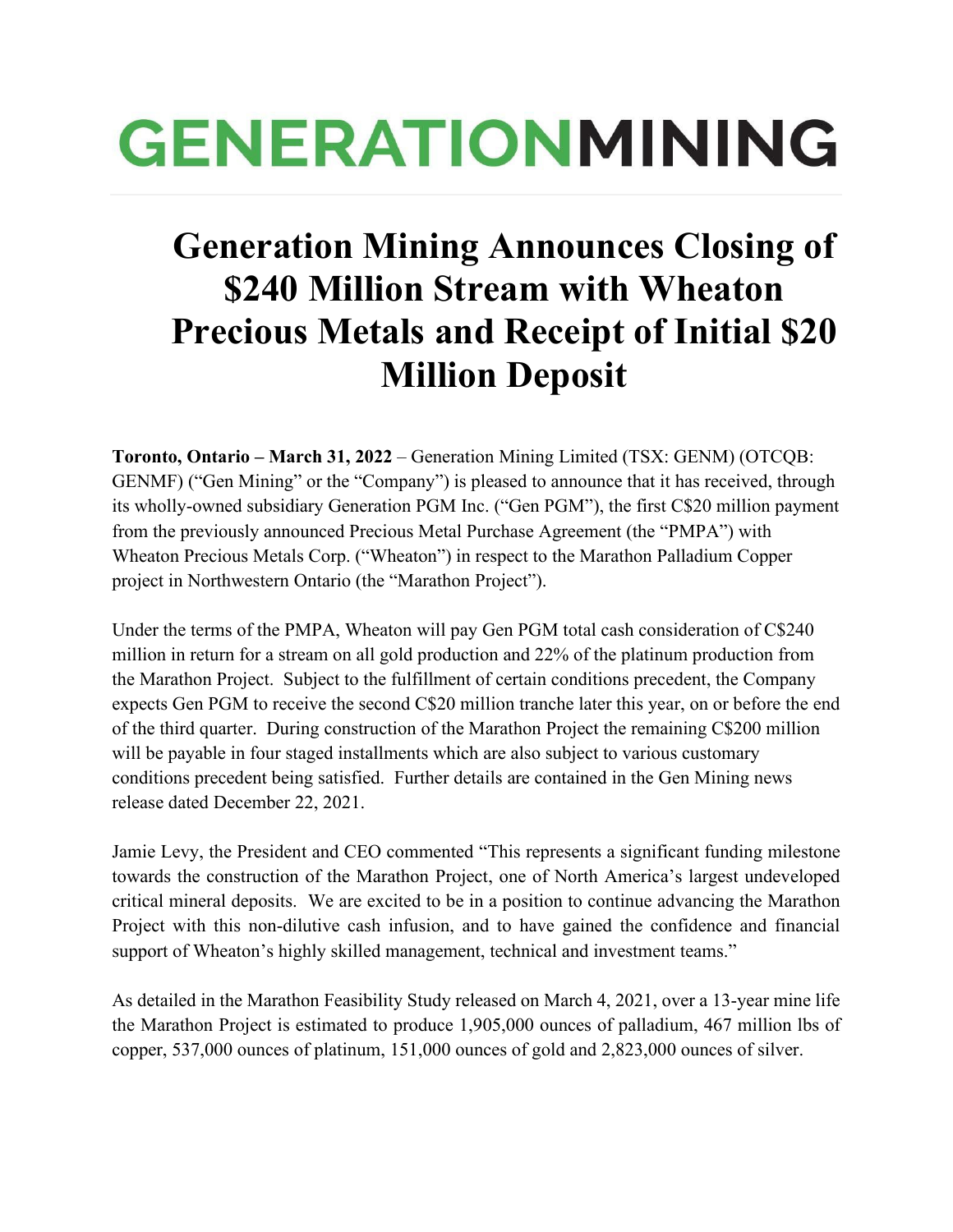Endeavour Financial is acting as financial advisor and Cassels as legal advisor to Generation Mining for the PMPA.

#### **Qualified Person**

The scientific and technical content of this news release was reviewed, verified, and approved by Drew Anwyll, P.Eng., M.Eng, Chief Operating Officer of the Company, and a Qualified Person as defined by Canadian Securities Administrators National Instrument 43-101 - *Standards of Disclosure for Mineral Projects.*

#### **About the Company**

Gen Mining's focus is the development of its 100%-owned Marathon Project, a large undeveloped palladium-copper deposit in Northwestern Ontario. The Company released the results of the Feasibility Study on March 3, 2021 and published the NI43-101 Technical Report dated March 25, 2021. The Marathon property covers a land package of approximately 22,000 hectares, or 220 square kilometres.

The Feasibility Study in respect of the Marathon Project estimated that at US\$1725/oz palladium, and US\$3.20/lb copper, Marathon's Net Present Value (at 6% discount rate) is approximately C\$1.07 billion with a payback of 2.3 years and an Internal Rate of Return of 30%. Up front capital costs were estimated at C\$665 million, net of equipment financing, and pre-completion operating costs and revenues. The mine would produce an estimated 245,000 palladium equivalent ounces per year over a 13-year mine life at an All-In Sustaining Cost of US\$809 per palladium-equivalent ounce. For more information, please review the detailed Feasibility Study dated March 25, 2021, filed under the Company's profile at www.sedar.com.

For further information please contact: Jamie Levy President and Chief Executive Officer (416) 640-2934 (416) 567-2440 [jlevy@genmining.com](mailto:jlevy@genmining.com)

### **Forward-Looking Information**

*This news release contains certain forward-looking information and forward-looking statements, as defined in applicable securities laws (collectively referred to herein as "forward-looking statements"). Forward-looking statements reflect current expectations or beliefs regarding future events or the Company's future performance. All statements other than statements of historical fact are forward-looking statements. Often, but not always, forward-looking statements can be identified by the use of words such as "plans", "expects", "is expected", "budget", "scheduled",*